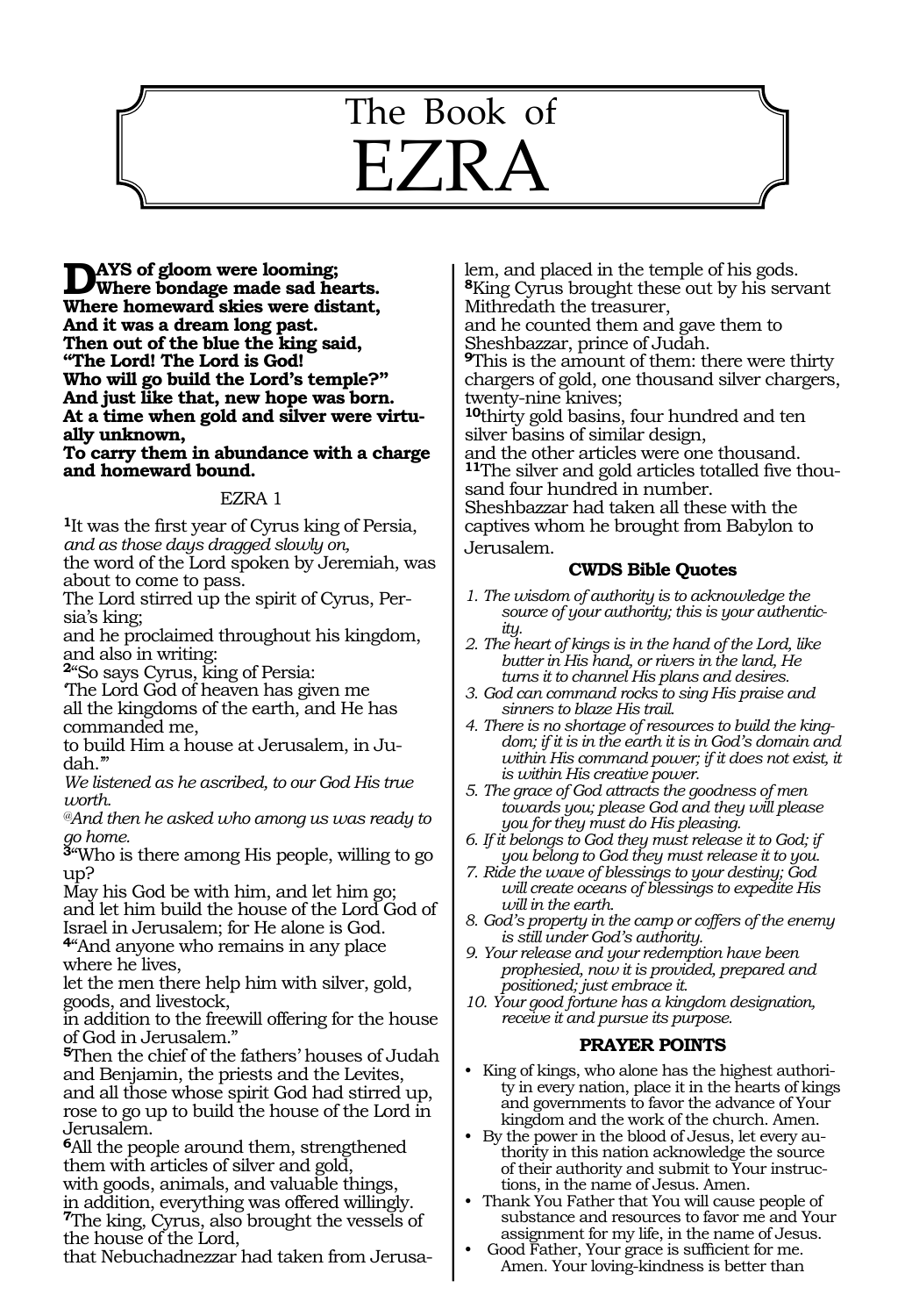life; I will celebrate Your goodness towards me every day. Amen.

• Father, I declare that I live in the place of overflow. My storehouses shall run over. I am blessed with more than enough. I shall never lack resources to pursue Your assignment for my life, in the name of Jesus. Amen.

See them come in numbers<br>
With everything they have;<br>
See them of the free line **See them offer freely To build a temple to God. Come you, in your thousands, Come you one and all; You will be free from bondage If you will be a house to the Lord.**

#### EZRA 2

**<sup>1</sup>**These are the people of the province who re- turned from captivity,

of those whom Nebuchadnezzar had carried to Babylon,

who returned to Jerusalem and Judah, each to his own city.

**<sup>2</sup>**Those who came with Zerubbabel were: Je- shua, Nehemiah and Seraiah,

Reelaiah, Mordecai, Bilshan, Mispar, Bigvai, Rehum, and Baanah.

The number of the men of the Israelites:

**<sup>3</sup>**the children of Parosh, two thousand, one hundred and seventy-two;

**<sup>4</sup>**three hundred and seventy-two of Shepha- tiah;

**<sup>5</sup>**seven hundred and seventy-five of the people of Arah.

**<sup>6</sup>**The people of Pahath-moab, of the people of Jeshua and Joab,

were two thousand, eight hundred and twelve; **<sup>7</sup>**of the children of Elam, one thousand, two hundred and fifty-four men.

**<sup>8</sup>**The children of Zattu, nine hundred and forty-five;

**<sup>9</sup>**and of Zaccai, seven hundred and sixty; **10**the children of Bani, six hundred and forty-

two;<br>11<sub>0</sub>f Bebai, six hundred and twenty-three; <sup>12</sup>of Azgad, one thousand two hundred and twenty-six;

**<sup>13</sup>**of the children of Adonikam, six hundred and sixty-six;

**<sup>14</sup>**of the children of Bigvai, two thousand and

fifty-six;<br><sup>15</sup>of Adin, four hundred and fifty-four;

**16**of Ater of Hezekiah, ninety-eight;<br><sup>17</sup>the children of Bezai, three hundred and twenty-three;

18<sub>0</sub>f Jorah, one hundred and twelve;<br><sup>19</sup>of Hashum, two hundred and twenty-three;

**<sup>20</sup>the children of Gibbar, ninety-five; <sup>21</sup>of Bethlehem, one hundred and twenty-**

three;<br><sup>22</sup>of the children of Netophah, fifty-six; **23**the men of Anathoth, one hundred and twenty-eight;

**<sup>24</sup>**of the children of Azmaveth forty-two;

**<sup>25</sup>**the children of Kiriath-arim, Chephirah and Beeroth, seven hundred and forty-three; **26**the children of Ramah and Geba, six hun-

dred and twenty-one;<br>27of Michmas, one hundred and twenty-two; **28**the men of Bethel and Ai, two hundred and

twenty-three;<br><sup>29</sup>the children of Nebo, fifty-two;

**<sup>29</sup>**the children of Nebo, fifty-two; **<sup>30</sup>**of Magbish, one hundred and fifty-six; **<sup>31</sup>**the children of Elam, one thousand two hundred and fifty-four;<br><sup>32</sup>of Harim, three hundred and twenty;

**33**the children of Lod, Hadid and Ono, seven hundred and twenty-five;

**<sup>34</sup>**the children of Jericho, three hundred and forty-five;

**<sup>35</sup>**the children of Senaah, three thousand, six hundred and thirty.

**<sup>36</sup>**These are the households of the priests who gathered:

the sons of Jedaiah of the house of Jeshua, nine hundred and seventy-three;

**37**the sons of Immer, one thousand and fiftytwo;

**38**the sons of Pashur, one thousand, two hundred and forty-seven;

**39**the sons of Harim, one thousand and seventeen.

**<sup>40</sup>**There also came children of the Levites: the sons of Jeshua and Kadmiel, of the sons of Hodaviah, seventy-four.

**<sup>41</sup>**The singers; sons of Asaph, one hundred and twenty-eight.

**<sup>42</sup>**The gatekeepers: the sons of Shallum and Ater, and Talmon, and Akkub, and Hatita, and Shobai, one hundred and thirty-nine in total.

**<sup>43</sup>**The Nethinim: the sons of Ziha, of Hasupha, of Tabbaoth,

**<sup>44</sup>**the sons of Keros, of Siaha, of Padon, **46**the sons of Hagab, of Shalmai, of Hanan,<br>**47**the sons of Giddel, of Gahar, and of Reaiah,

**<sup>48</sup>**of Rezin, of Nekoda, of Gazzam,

**<sup>49</sup>**of Uzza, of Paseah, of Besai,

**51**of Bakbuk, of Hakupha, of Harhur, **52**of Bazluth, of Mehida, of Harsha,

**<sup>53</sup>**of Barkos, of Sisera, of Tamah,

**55**The children of Solomon's servants: the sons of Sotai, of Sophereth, of Peruda,

**<sup>56</sup>**of Jaala, of Darkon, of Giddel,

**57**of Shephatiah, of Hattil, of Pochereth-hazzebaim, and of Ami;

**58**all the Nethinim and the children of Solomon's servants totalled three hundred and ninety-two.

**<sup>59</sup>**And there were those who came up from Tel-melah, from Tel-harsha, Cherub, Addan, and Immer as well,

but they could not declare their father's house, or their ancestry, whether they were of Israel: **<sup>60</sup>**the sons of Delaiah, the sons of Tobiah, the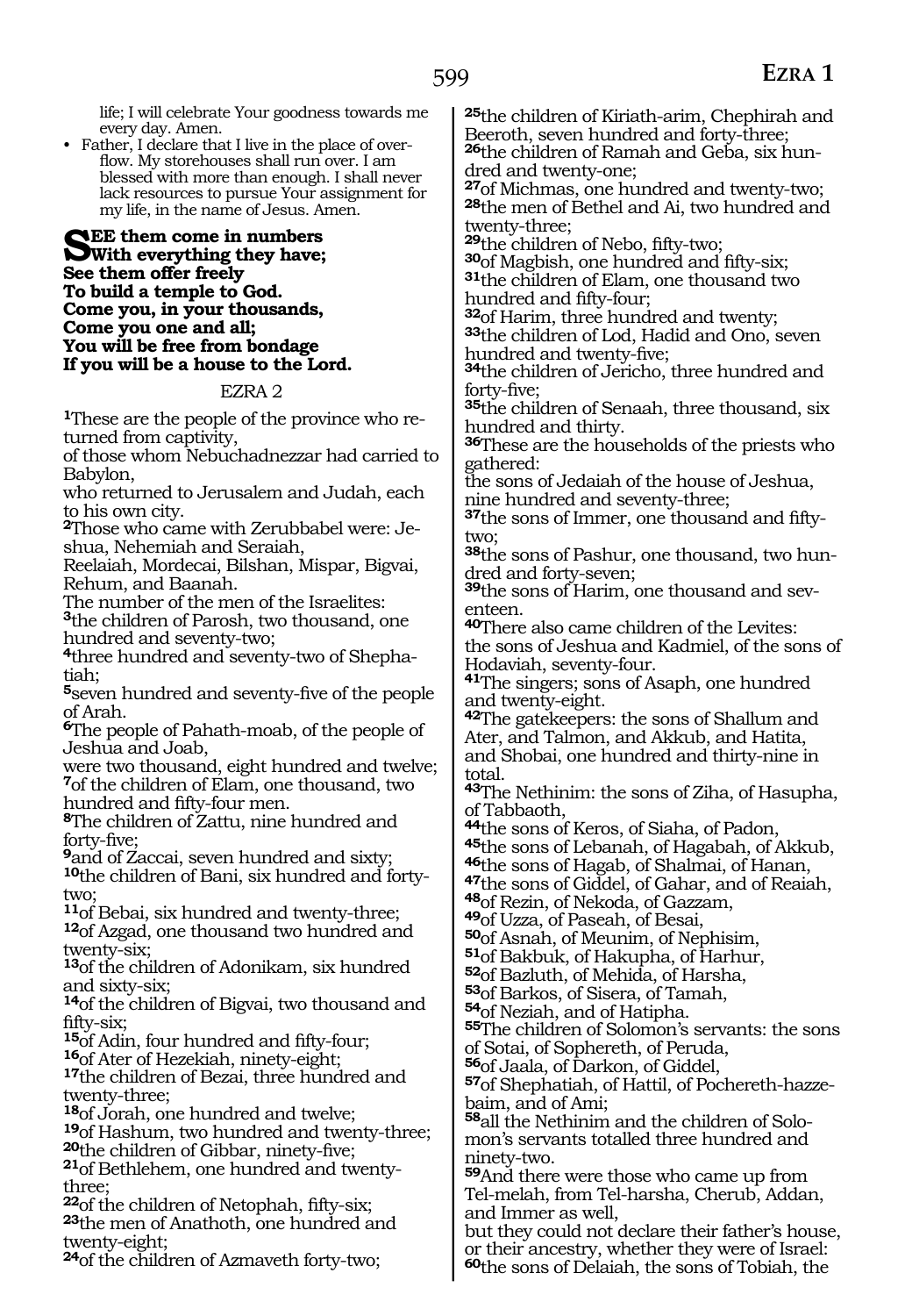sons of Nekoda, six hundred and fifty-two; **<sup>61</sup>**the sons of Habaiah, of Hakkoz, of Barzillai, who took one of Barzillai the Gilliadite's daughter for his wife, and was called by their name.

**<sup>62</sup>**They sought to be registered among those who were listed but they were not found; therefore they were not included in the priesthood, but listed as defiled.

**<sup>63</sup>**The governor told them not to eat of the most holy things until a priest could consult God with the Urim and Thummim.

**<sup>64</sup>**The entire congregation together numbered forty-two thousand, three hundred and sixty, **<sup>65</sup>**besides their male and female servants who

numbered seven thousand, three hundred and thirty-seven;

and they had two hundred male and female singers.

**66**The horses were seven hundred and thirtysix, and they had two hundred and forty-five mules,

**<sup>67</sup>**four hundred and thirty-five camels, and six thousand, seven hundred and twenty donkeys.

**<sup>68</sup>**And some of the heads of the fathers' houses offered freely to set the house up in its place, when they came to the house of the Lord in Jerusalem.

**<sup>69</sup>**They gave into the treasury for the work as they were able, sixty-one thousand pieces of gold,

five thousand pounds of silver, and one hundred priestly garments.

**<sup>70</sup>**So the priests and the Levites, the Nethinim, the singers, the gatekeepers and some of the people, dwelt in their cities, and all Israel in their cities.

# **CWDS Bible Quotes**

*1. Your identity is not lost in captivity, just your freedom.*

*2. Follow the word of God to freedom and redeem your surrendered heritage.*

*3. Captivity does not remove who you are, it just restricts what you can do. Even in captivity the freedom of Christ releases you.*

- *4. There is no true freedom outside of Christ. It is better to be physically bound and truly free; for if Jesus sets you free then you are free indeed.*
- *5. Your function is already determined by God before you were born, your functionality is determined by you. Find your purpose and pursue it to fulfilment.*

*6. The Lord who orders your release deserves the freewill offering of your increase.*

*7. If God is the Most Important Person (MIP) in your life, then make it the Most Important Thing (MIT) to you to set your heart to build His house.*

*8. Find your place and function in the grand 'kingdom design' of building human tabernacles for God.*

#### **PRAYER POINTS**

• Father, I will be counted and numbered among those who have accepted the freedom of Christ. Amen.

- I bring my name, my skills, my talents and my resources into the kingdom to be used for the glory of God, in the name of Jesus. Amen.
- Thank You Father for calling me by name out of the bondage of sin, and giving my name significance in the work of the kingdom. Amen.
- O God my Father, make me an effective kingdom citizen, rightly positioned and functioning, in the name of Jesus. Amen.
- Father, I make You this personal commitment to set my heart to kingdom building, in the name of Jesus.

#### **There was weeping, there was shouting, there was joy, there were regrets. The foundation had been laid so some praised Him,**

**but there were some who knew the best. Build on your offering;**

**His word will make your building strong. You can construct God's temple, but you must know your foundation.**

#### EZRA 3

**<sup>1</sup>**The seventh month had come, and in the cit- ies all Israel were settled.

Then all the people gathered to Jerusalem unified as one person.

**<sup>2</sup>**And Jeshua the son of Jozadak and his brethren the priests,

and Zerubbabel the son of Shealtiel and his brethren, rose up and built the altar of the God of Israel, to offer burnt offerings as the Law of Moses commanded.

**<sup>3</sup>**They set the altar on its bases, although they feared because of the people of the countries about;

and they offered burnt offerings on it to the Lord; both the burnt offerings of the morning and the evening.

**<sup>4</sup>**They also kept the Feast of Tabernacles, just as it was written,

and they offered the daily burnt offerings in the required number, as the custom of the daily duty required.

**<sup>5</sup>**Then they offered the regular burnt offering, and those for the New Moons,

and for all the consecrated feasts that were appointed,

and the offering of everyone who offered a freewill offering to the Lord willingly.

**<sup>6</sup>**They began to offer burnt offerings to the Lord in the seventh month, from the first day, though the foundation of the Lord's temple had not yet been laid.

**<sup>7</sup>**They also gave the masons and carpenters money,

and food, oil and drink to the people of Tyre and Sidon to bring cedar trees from Lebanon to the sea at Joppa,

as Cyrus the king of Persia had granted permission for.

**<sup>8</sup>**And in the second month of the second year of their return to the house of God at Jerusa- lem,

Zerubbabel the son of Shealtiel, Jeshua the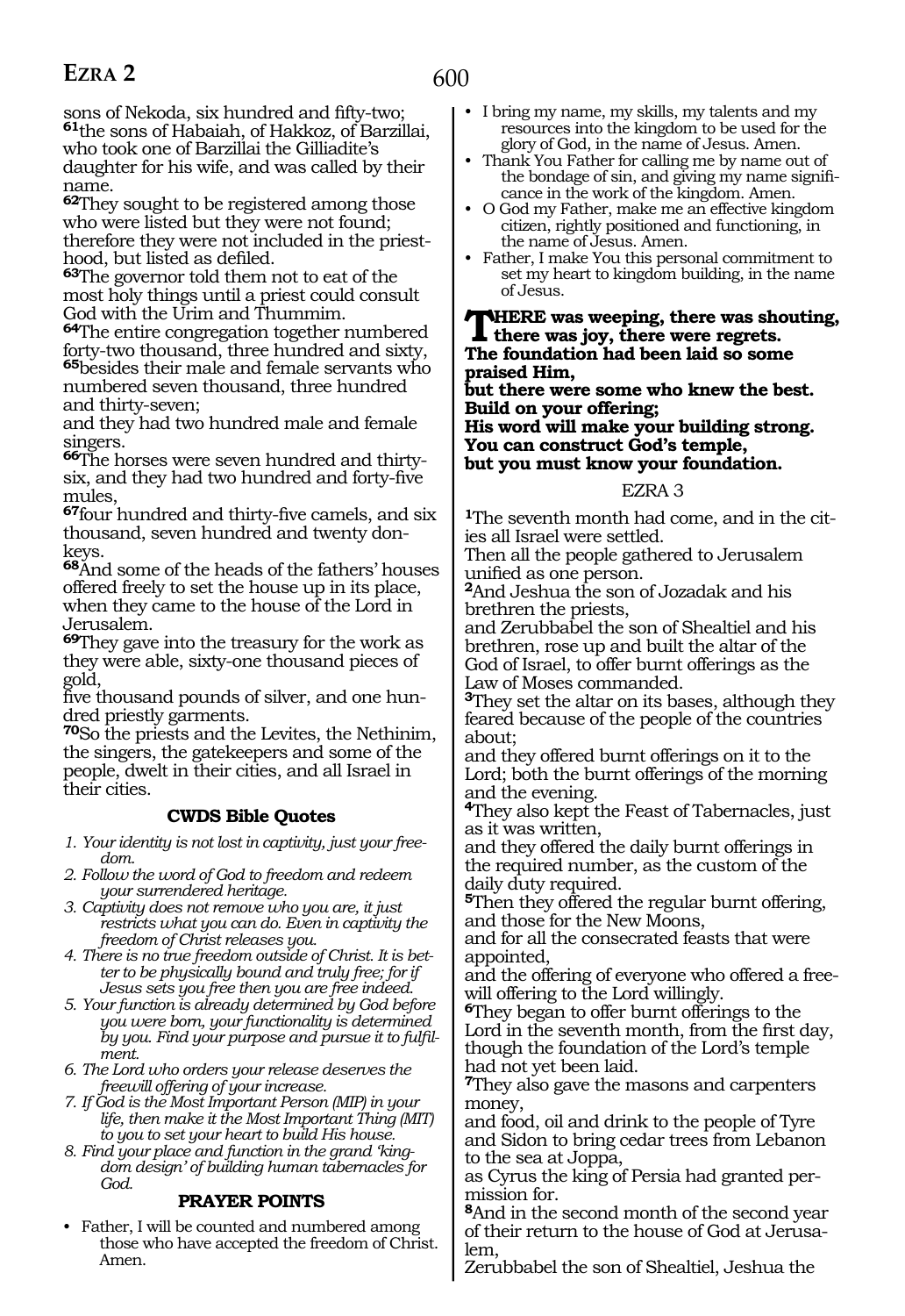and all the others who came out of captivity to Jerusalem,

began work and appointed the Levites from twenty years of age and upwards to oversee the work of the house of the Lord.

**<sup>9</sup>**Then Jeshua with his sons and brothers, Kadmiel and his sons, and the sons of Judah, came together to oversee the work of the house of the Lord:

from among their sons, the sons of Henadad with their sons and their brethren the Levites were chosen.

**<sup>10</sup>**And the builders laid the foundations of the house of the Lord,

and the priests stood in their priestly garments with trumpets.

There was rejoicing, there was praising, for the foundation had been laid.

The priests in their apparel and with trumpets lifted praise;

the Levites, the sons of Asaph, with cymbals praised the Lord.

As David the king had ordained, so they did; following his word.

**<sup>11</sup>**The foundation was in order for them to build the house.

There was praising and thanksgiving as responsively they sang:

"For He is good, for His mercies endure forever towards Israel."

And all the people shouted with a great and joyous shout of praise,

for the foundation of the house of the Lord was laid.

**<sup>12</sup>**But mixed with the rejoicing were the voices of many who wept aloud;

some of the priests and Levites and heads of the fathers' houses,

the older men who had seen the first temple of Solomon;

they wept aloud and agonized when they watched the foundation of this temple laid, although many shouted for joy.

**<sup>13</sup>**The people could not discern the noise of the rejoicing from the weeping of the people; for the people shouted so loudly that the sound was heard from a great distance.

# **CWDS Bible Quotes**

- *1. You cannot wilily and casually rebuild what you recklessly broke down. Easy to break; painstaking to build.*
- *2. Experience the refreshing feeling of repairing old altars and rebuilding your pillars of faith.*
- *3. Let the fear of the cross propel you beyond the fear of the people.*
- *4. Do not wait until the foundation is laid to offer your offering; do not wait until the house is built to worship. Worship and offering expresses the heart; the heart expresses the house.*
- *5. It takes monetary sacrifices and intentional giving to advance the work of God.*
- *6. Know your foundation and you will not settle for just anything; the Word (Jesus) is your founda-*

*tion.*

- *7. Weep for every departure from foundational standards that has become the boast of the end times church.*
- *8. When you know the word you will never accept the world or be satisfied with any other foundation.*
- *9. There is the sound of confusion in the church; one set of voices weeping over the same standards the other set of voices is rejoicing over.*
- *10. The church has every cause to weep when the standards of the world are accepted, established and celebrated in the church.*

# **PRAYER POINTS**

- My Father, my God, I will be very careful to maintain the standards of my faith so I will save myself the arduous task of rebuilding and repairing, in the name of Jesus.
- King of glory, I submit to the power of the cross; I refuse to let fear prevent me from offering myself to kingdom building. Amen.
- I will not wait on structures to give my time, resources and worship; I am completely sold out to the kingdom. Amen.
- Thank You Jesus for being that foundation that cannot be shaken, shifted, changed, or challenged. You have already defined our faith and we align ourselves. Amen.
- Let every departure from standards be rooted out of the body of Christ, and let every voice of confusion be silenced, in the name of Jesus.
- Every spirit that is creating divergence from the word of God in the body of Christ, be scattered to desolation. Amen.

**THEY came with love and blessing;**<br>They came in the Lord's name;<br>They came as if the help **They came as if to help, But to stop us was their aim. When we stood against them, We could see them drop their guise, And try to block us from every angle by their diverse devices. But when they came against us, With the backing of the state, They came out in the open, And showed their ugly face.**

#### EZRA 4

**1**When the adversaries of Benjamin and Judah heard that the temple of the Lord was being built by the people who came out of captivity,

**<sup>2</sup>**they came to Zerubbabel and the leaders of the fathers' houses, and said to them,

"Let us help you to build, for we seek your God just as you, and we care,

we have been sacrificing to Him since the king of Assyria brought us here."

**<sup>3</sup>**But Zerubbabel and Jeshua and the other leaders of the fathers' houses in Israel responded to them;

"You shall have nothing to do with us in building this house to our God;

we will build this house to the Lord our God of Israel by ourselves,

just as Cyrus the king of Persia commanded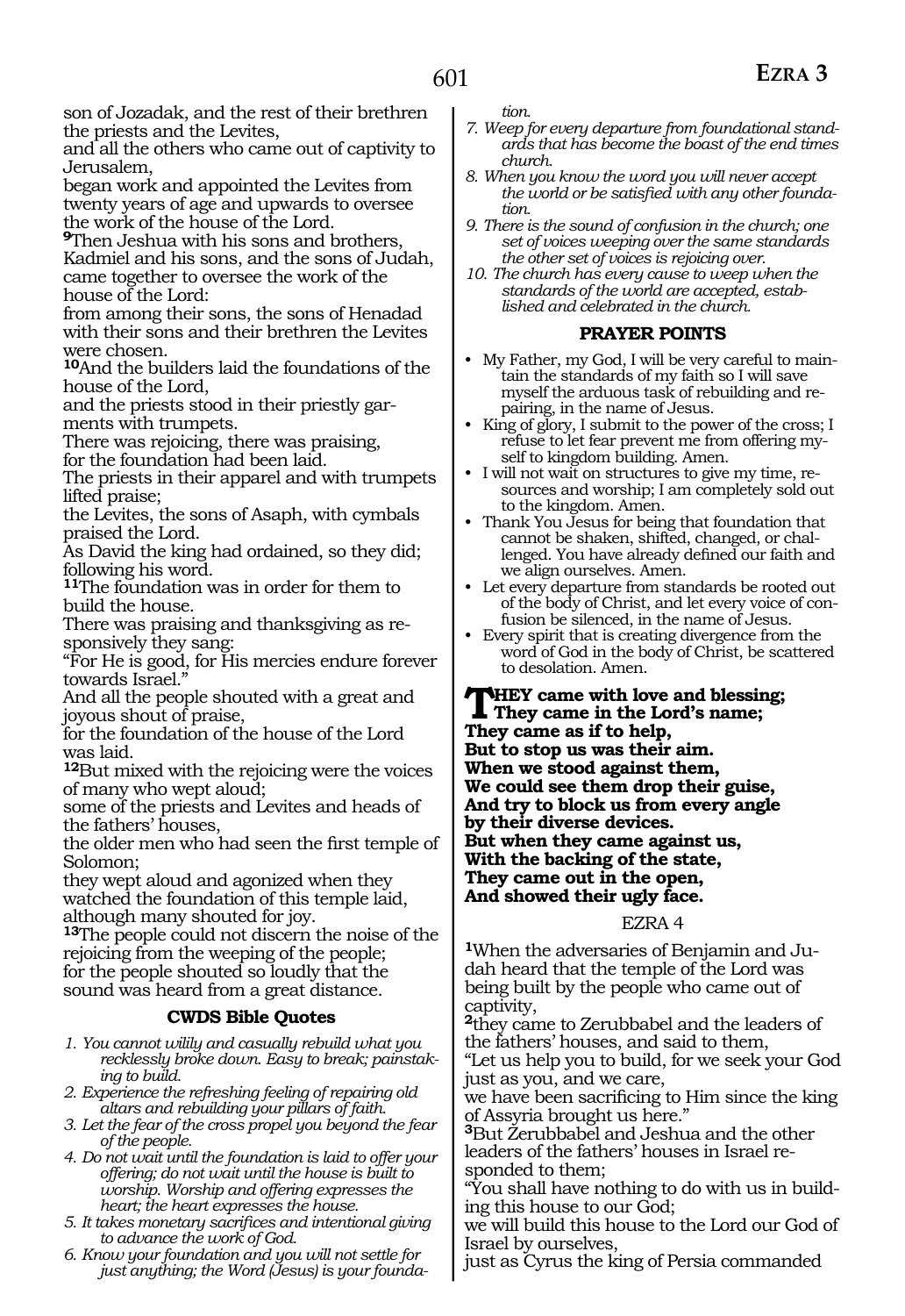# **EZRA 4**

us."

**<sup>4</sup>**But their efforts were not finished,

though the fathers said, "Be gone!"

The people of the land troubled them in building,

they attempted to discourage them from the work.

**5**They hired counsellors against them to frustrate them in their plans,

all the days of Cyrus king of Persia, until the reign of Darius who replaced him.

**<sup>6</sup>**In the days of Ahasuerus, at the beginning of his reign,

they wrote an accusation against the inhabitants of Judah and Jerusalem.

**<sup>7</sup>**In the days of Artaxerxes they sought the backing of the state;

Bishlam, Mithredath, Tabel, and their other companions wrote to Artaxerxes king of Persia.

The letter was written in Syrian and translated into the Syrian language.

**<sup>8</sup>**Rehum the chancellor and Shimshai who was scribe, wrote this letter against Jerusalem to Artaxerxes the king.

**<sup>9</sup>**Rehum the chancellor, Shimshai the scribe, and the rest of their companions;

representing the Dinaites, the Apharsathchites, the Tarpelites, the Apharsites, the

Archevites, the Babylonians, the Susanchites, **<sup>10</sup>**and the rest of the nations that were

brought over by Osnappar the Great, and that were placed in the cities of Samaria and the remainder of people on this side of the River.

**11**This is the copy of the letter that their accusers sent:

"To King Artaxerxes from your servants who are in the region on this side of the River:

**<sup>12</sup>**Did you know, O king? We will tell it to you then.

The Jews who came up from you have come to us at Jerusalem,

and they are building the city known to be rebellious as well as evil and bad.

They have set up the walls and have joined the foundations.

**<sup>13</sup>**"Let the king know, if they build this city and complete the walls,

they will diminish the king's revenues, for they will not pay tribute or tax at all.

**<sup>14</sup>**"Now because you sustain us, O king, we do not want to see you dishonored, therefore we have sent to you this letter,

**15**"that you may search the books of your fathers' records;

you shall find that this is a rebellious city, harmful to kings and provinces,

that they have moved seditions in that city in the past.

The city was destroyed for this very thing. **<sup>16</sup>**"O king, if the city is rebuilt and its walls fully erected, you will lose your dominion on this side of the River."

*All their devices could not stop the building, though it made them slow their pace;*

*so with craftiness and deception, they sought the backing of the state.*

**<sup>17</sup>**Then the king returned an answer: "To Rehum the chancellor, Shimshai the scribe, and the rest of their companions who live in Samaria, and to everyone beyond the River: peace and so forth.

**<sup>18</sup>**"The letter you sent to us has been read to me with clarity,

**<sup>19</sup>**"and I commanded that a search be done, and it was found that in the past this city has made insurrection against kings,

and there were sedition and rebellion in it; **<sup>20</sup>**"that there have also been mighty kings over Jerusalem who have ruled over all the nations beyond the River,

and tax, tribute and customs, were paid to them;

**<sup>21</sup>**"therefore now, give command for these men to cease,

that no further work be done on this city until you hear again from me.

**<sup>22</sup>**"Be careful that you do not fail to do this. Why should damage grow to hurt the kings?" *It was all they needed; it was their confidence.* **<sup>23</sup>**When the copy of the letter sent by King Artaxerxes was read before Rehum, Shimshai,

and their companions they went to Jerusalem against the Jews in haste, and by force and power that stopped the work that day.

**<sup>24</sup>**So the work on the house of God at Jerusa- lem stopped.

*The enemy showed his ugly face.*

It was not restarted until the second year of the reign of Darius king of Persia.

# **CWDS Bible Quotes**

*1. Choose your team carefully; the chain is as strong as the weakest link. Let principles and standards dictate your choice and not sentiments.* 

- *2. It is best to confront your known enemies outside than not to know what is confronting you inside.*
- *3. Not every good offer is a God offer, hear God.*
- *4. There is always a demonic master-plan to weaken your hands and frustrate your efforts when you are pursuing the Master's plan.*
- *5. Strategic terrorism against kingdom building is enemy mechanism.*
- *6. Manipulation of facts has been a key weapon in the enemy's arsenal; truth will always rebound to the rescue.*
- *7. State backing of satanic agenda will empower and embolden the enemy. They may stop the building but they can never stop the church.*
- *8. Universal acceptance and state backing will cause the enemy to openly oppose and block the work of God.*
- *9. You expose them, but now they are opposing and blocking you; the will of God will stand.*

# **PRAYER POINTS**

• Father God, I thank You for raising up and binding the hearts of people with leadership quality to my assignment. Amen.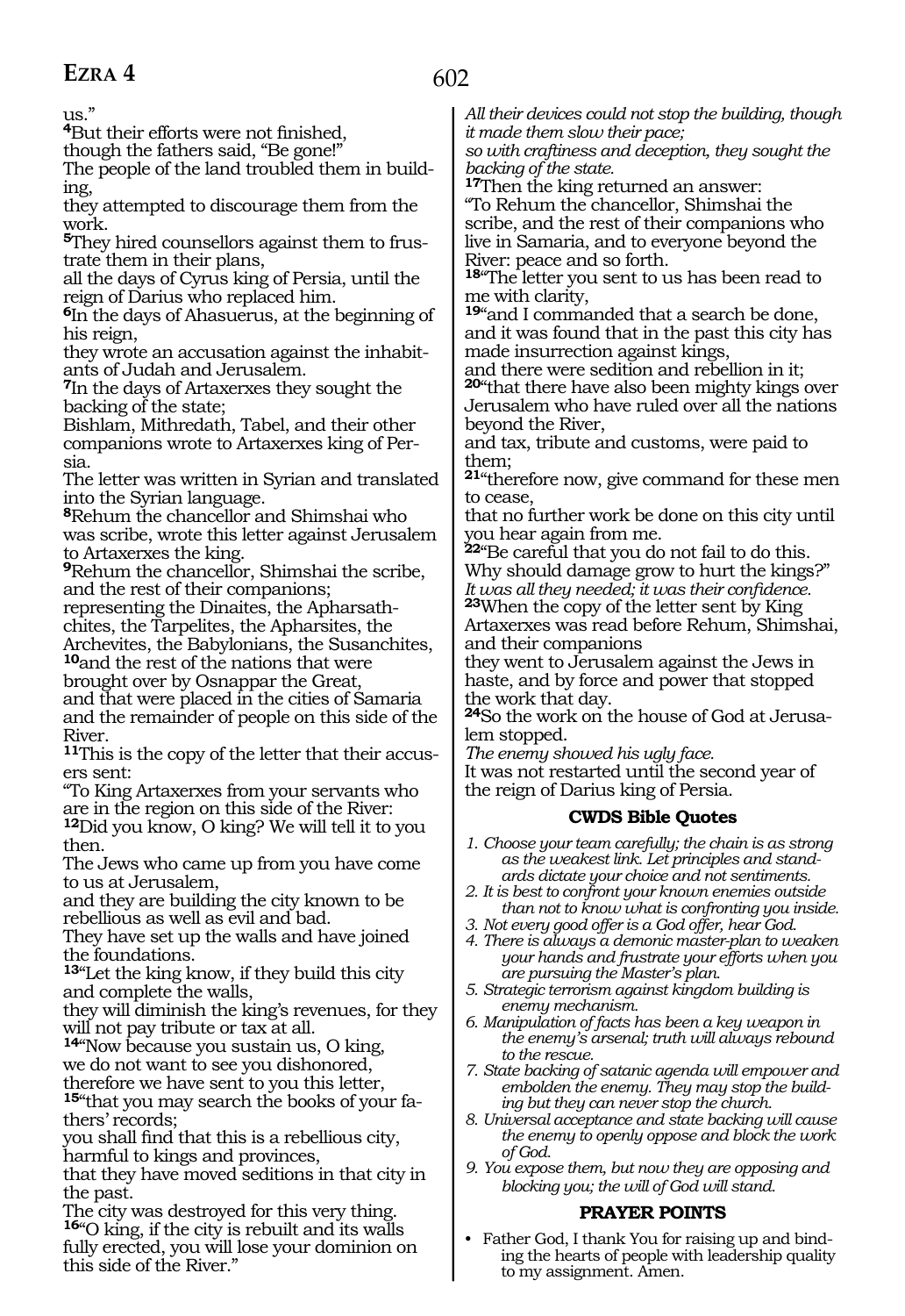- Omniscient God, let the blood of Jesus Christ filter out and scatter every enemy of my vision from my life, in the name of Jesus.
- I refuse to be infiltrated by those who want to stop and block me. Father, turn their deception on their own heads and feed them with the bread of shame, in the name of Jesus. Amen.
- My Father my God, frustrate all those who are assigned to frustrate Your work in my life, in the name of Jesus.
- King of glory, do not let the church and ambassadors of Your kingdom be frustrated by legislations against them. Send help from your sanctuary. Amen.

**IF** God commands it, none can sto<br>Let the work of God go on.<br>You have heard from His prophets, **f God commands it, none can stop it, Let the work of God go on. do not be hampered then by man. Know His word, deal with the building; Let them take it to the king. You shall prosper in your construction; The Lord will deal with their writings.**

#### EZRA 5

**<sup>1</sup>**Word came from the prophets Haggai and Zechariah the son of Iddo.

They prophesied to the Jews who lived in Judah, and in Jerusalem, in the name of the Lord, God of Israel, who was over them. **<sup>2</sup>**Then Zerubbabel and Jeshua rose up and began building the Lord's house in Jerusalem; and the prophets of God were alongside them helping.

*@They gave their muscles not just their word. If He commands it, none can stop it!*

**<sup>3</sup>**Then Tattenai the governor on this side of the River, Shethar-Boznai, and their companions came and spoke to them,

"Who gave you the authority to build this temple and complete this wall?"

**<sup>4</sup>**So we gave them the names of the men who were responsible for constructing the work. **<sup>5</sup>**But the eye of God was on the elders of the Jews,

and nothing could make them stop until a report was sent to Darius.

A written response was sent regarding the matter.

**<sup>6</sup>**The letter that Tattenai sent reads:

"The governor of the region beyond the River, Shethar-Boznai and his companions, the Persians in this region, to King Dairus." **<sup>7</sup>**The letter read,

"All peace to you, O King Darius.

**<sup>8</sup>**"Let it be known to you, O king;

we went to the province of Judah, and we saw them building the house of the great God with large stones,

and they lay timber in the walls.

The work continues with diligence and is prospering.

**<sup>9</sup>**"We asked the elders, 'Who commanded you to build this temple and complete these walls?' **<sup>10</sup>**"We asked their names to inform you, that we may give you the names of their leaders.

**<sup>11</sup>**"Then they returned to us this answer, 'We are servants of the God of heaven and earth,

and we now rebuild His temple that was built many years ago,

which a great king of Israel had built.

**<sup>12</sup>**'But our fathers provoked the God of heaven to anger, and He gave them over to Nebuchadnezzar the king of Babylon,

the Chaldeans, who destroyed the temple and carried the people away to Babylon.

**<sup>13</sup>**'But in the first year of King Cyrus,

Cyrus the king of Persia made a decree to re- build this temple.

**<sup>14</sup>**'And the articles of gold and silver belonging to the house of God,

which Nebuchadnezzar had taken from this temple in Jerusalem,

and placed in the temple of his gods in Babylon,

King Cyrus took from the temple of Babylon and gave them to Sheshbazzar whom he made governor.

**<sup>15</sup>**'He instructed them, saying, "Take these articles back to the temple in Jerusalem, and build the house of God again in its former location."

**16**'Then Sheshbazzar came and laid the foundation of the house of God in Jerusalem; and from that time until now it has been under construction and it is not finished to this day.

**<sup>17</sup>**"Now if it seems good to the king of Babylon, let him order a search of the king's treasure house, there in Babylon,

to confirm that a decree was made by Cyrus to build this house of God in Jerusalem, and let the king send us his pleasure concern-

ing this matter.

*If He commands it, none can stop it. Let the work of God go on.*

#### **CWDS Bible Quotes**

- *1. Set your face to building in the face of strong oppositions.*
- *2. The prophetic voice will break the stalemate and provide the power to proceed.*
- *3. You fight the waves when you are presumptuous; you ride the waves when you hear God.*
- *4. Your audacious faith will be challenged; be ready with the word.*
- *5. The Rhema word from the prophet is always needed, but nothing encourages and expedites like the rigorous work of the prophet; be always ready to back your word with your work and muscles.*
- *6. Honor authority to preserve a move; even though you may never embrace them engage them.*
- *7. Ignorance ignores authority; intelligence engages and relates to local government.*
- *8. Prepare sound legal arguments and proceed. Proclaim your prepared reasoning and let God work on your behalf as you do His work.*
- *9. Your arguments will secure your present; your God will secure your future.*
- *10. The heart of a king is in the hand of the Lord, He turns it like the rivers. Kingdom can work its*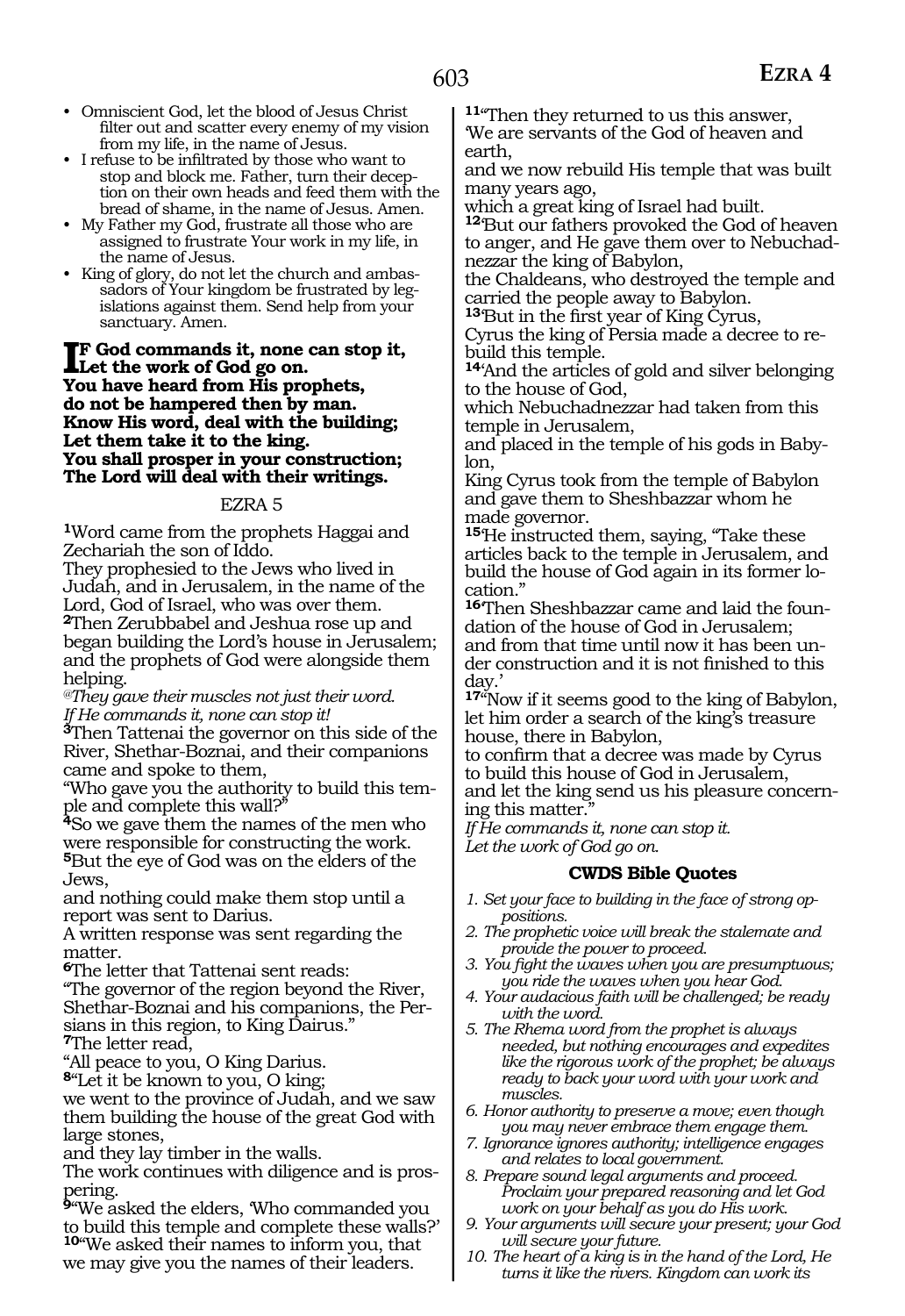*glory through local governments and authority. 11. They may never acknowledge it openly, but the King of kings has the final say.*

#### **PRAYER POINTS**

- By the power in the blood of Jesus, let the spirit of resilience fall upon the church to keep building in the face of adversity and adverse proclamations. Amen.
- Awesome and amazing God, let the prophetic voice arise in this generation to speak decisively into stubborn situations, in the name of Jesus.
- I prepare myself with the word of God to give an answer to everyone who needs an answer, or who seeks to challenge my work of faith, in the name of Jesus.
- My Father, my God, thank You for wisdom to respond decisively to stubborn challenges, in the name of Jesus. Amen.
- Let every stubborn Pharaoh pursuing my life and my dream, be swallowed by their Red Sea and put to shame, in the name of Jesus.
- I soak my life, my family, my business, my work and my ministry in the blood of Jesus and with the fire of the Holy Ghost. Amen.

#### **I HAVE seen it and I know it; go and spread it all around.**

**The enemy seeks to curse you, but their words are blessing bound.**

**I see the smile is growing; it has gone from ear to ear;**

**While the foreign king sustains you, the enemy will wilt in fear.**

**Even the wicked works your favor, and you know what God's about,**

**When you keep the Lord's Passover in a completed house.**

#### EZRA 6

**<sup>1</sup>**Then Darius the king made a decree and they searched the archives where they kept the treasures in Babylon.

**<sup>2</sup>**And at Achmetha, in the palace that was in the province of Media, they found a scroll with the following record:

**<sup>3</sup>**In the first year of King Cyrus,

Cyrus issued a decree concerning the house of God in Jerusalem:

"Let that house be built again,

in the place where they offered sacrifices; and let the foundations be soundly laid. Its height and width shall be sixty cubits by sixty cubits,

<sup>4"</sup> and it shall be laid with three rows of large stones and one row of new timber. Let the exstones and one row of new timber. Let the ex- pense be paid out of the king's treasury.

**<sup>5</sup>**"And let the gold and silver vessels of the house of God, which Nebuchadnezzar took from the temple in Jerusalem and brought to Babylon,

be restored and returned to the temple in Je- rusalem,

each to its original place in the house of God." **<sup>6</sup>**Then Darius returned an answer, "To Tat- tenai, governor beyond the River, Shetharboznai, and your companions the Persians beyond the River; keep yourselves far from the work.

**<sup>7</sup>**"Leave the work of the house of God alone. Let the governor and elders of the Jews build the house of their God at that location. **<sup>8</sup>**"Moreover, hear my decree about them; this is what you shall do for the elders of the Jews and for the building of the house of God; let the cost of the building be at the king's expense from taxes collected beyond the River. Give this to these men with immediate effect so that they are not hindered.

**<sup>9</sup>**"Also give to them anything that they need for the burnt offering to the God of heaven, the bull, rams and lambs;

and also wheat, salt, wine, and oil as the priests in Jerusalem may request; give this to them each day, day by day without failure,

**10**"that they may offer sacrifices of sweet aroma to the God of heaven,

and pray for the life of the king and his sons. **<sup>11</sup>**"And to ensure that you have heard,

I decree that anyone who dares to alter the king's word,

let timber be pulled down from his house and set up to hang him on,

and let his house be made a refuse heap because he has done this.

**<sup>12</sup>**"Also may God who causes His name to dwell there destroy any king or people who extend their hand to modify it, or to destroy this house of God in Jerusalem.

I Darius have decreed. Let it be expedited." *@I have seen it and I know it; go and spread it all around.*

*The enemy seeks to curse you, and to block you, but their words are blessing bound.* 

*With Daniel in the palace,*

*And God who must be feared,*

*The response is overwhelming,*

*When it reaches you there.*

**<sup>13</sup>**According to all the things King Darius decreed, Tattenai governor beyond the River, Shethar-boznai, and their companions did with speed and diligence.

**<sup>14</sup>**So the Jews built and prospered, as Haggai the prophet and Zechariah had prophesied. And so the house of God was finished, as the Lord God of Israel had commanded, and as He caused Cyrus, Darius and Artax-

erxes, kings of Persia to order done.

**<sup>15</sup>**Now the temple was finished on the third day of month Adar, in the sixth year of the reign of King Darius.

**<sup>16</sup>**Then the people of Israel, the priests and the Levites and the descendants of those who were in captivity dedicated the finished house with joy.

**<sup>17</sup>**They offered sacrifices to dedicate the house of God: one hundred bulls, two hundred rams, four hundred lambs, and twelve male goats as a sin offering for all Israel, one for each tribe.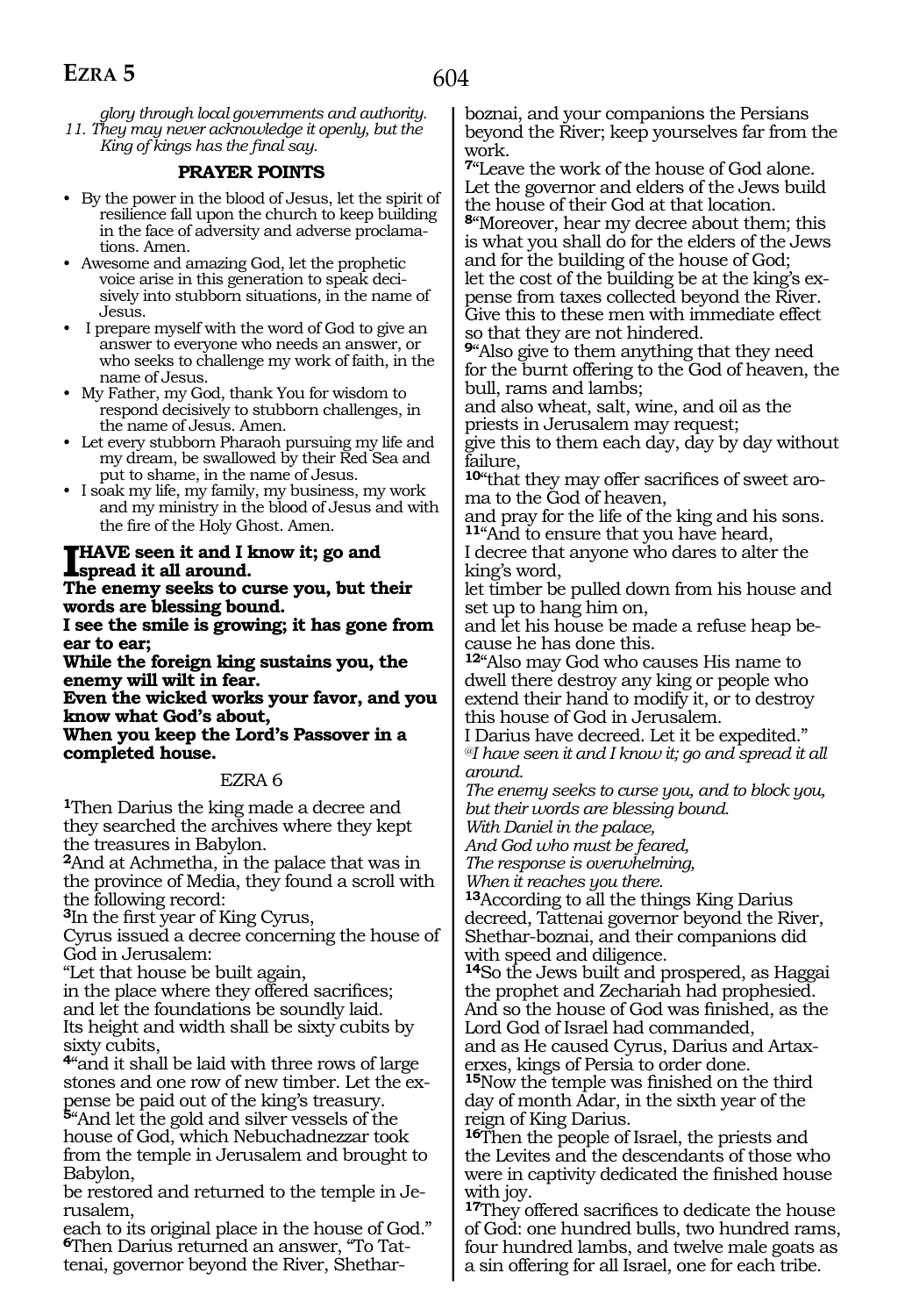**<sup>18</sup>**They assigned the priests and Levites to their duties,

over the service of God in Jerusalem, as is written in the Book of Moses.

**<sup>19</sup>**On the fourteenth day of the first month the descendants of Israel returning from captivity kept the Lord's Passover.

**20**The priests and Levites had purified themselves; they were all clean according to the Law.

They killed the Passover lambs for all the descendants of Israel returning from captivity, **<sup>21</sup>**and the children of Israel who had returned from captivity ate with all who had separated themselves from the filthiness of the nations in the land in order to seek the Lord God of Israel.

**<sup>22</sup>**They kept the feast of unleavened bread for seven days with great joy,

for the Lord had made them joyful, and He had turned the heart of the Assyrian king to- wards them,

to strengthen their hands in the work of the house of the Lord God of Israel.

#### **CWDS Bible Quotes**

*1. The Higher authority has written a decree about you that every authority must agree and respond to.*

- *2. Trust the word of God in every area of your life; if it is written, it is settled; believe the prophets and you will prosper.*
- *3. You will be surprised at how detailed the decree designated by heaven for your success and your kingdom impact is.*
- *4. When your hell becomes your help, your pushbackwards becomes your fast-forward, and the letter designated to stop you becomes the solicitation of favor for you, you know the good hand of God overrides the evil design of man.*

*5. One moment of favor outweighs a lifetime of fervor.* 

- *6. Your opposition will be the proposition of your success; your opponent will be the proponent of your breakthrough; their attempt at division will be their confusion and exemplary service to your vision; their efforts to block you will be your highway to His 'none can stop you' plan for your life.*
- *7. The voice of prophecy prospers and accelerates the vision.*

*8. A move of God propelled by faith will cause people to separate from the filth of the land and follow.*

*9. Nothing like the feeling of being a part of a move of God and seeing kingdom progressing.*

*10. You know it is God when it is expressed by favor; you know it is good when you praise with fervor and rejoice in the finished labor.*

#### **PRAYER POINTS**

- Father God I thank You for turning the curses designed against me into blessings; thank You Father for conveying my breakthrough on the backs of wicked schemes against me, in the name of Jesus. Amen.
- Awesome God, let the enemy gathered against me to eat up my flesh, stumble and fall by the power of the Holy Ghost, in the name of Jesus. Amen.
- Eternal Father, send Your word to speak into my situation. Amen. Let the voice of prophecy to

me, or through me, override every voice of uncertainty speaking to my destiny, in the name of Jesus.

- Amazing God, continue to amaze me with Your wonderful works on my behalf, in the name of Jesus. Amen.
- By the power in the blood of Jesus, Your work in my life shall be expressed until completion. Amen. My enemies shall see and be ashamed, in the name of Jesus. Amen.

GOD needs no man to help Him;<br>
He can do just anything,<br> **Cust Win sum dating Or at His own desire Place it in the heart of kings. When they decree the silver So that you can buy the lamb To make the Lord His offering, Then know that God, He is the One. When the king commands the teachers To teach God's laws throughout the land, Know that God needs no man to help Him, But can command just anyone.** 

#### EZRA 7

**<sup>1</sup>**After these events, in the reign of Artaxerxes king of Persia,

Ezra the son of Seraiah, son of Azariah, son of Hilkiah,

**<sup>2</sup>**whose father was Shallum, son of Zadok, son of Ahitub,

**<sup>3</sup>**the son of Amariah, son of Azariah, son of Meraioth,

**<sup>4</sup>**the son of Zerahiah, the son of Uzzi, son of Bukki,

**<sup>5</sup>**the son of Abishua, son of Phinehas, son of Eleazar, the son of Aaron who was the chief priest\_\_

**<sup>6</sup>**this Ezra went up from Babylon.

He was a scribe prepared in the Law of Moses, which was given to him by the Lord God of Israel.

All he requested of the king were granted. The hand of the Lord his God was upon him so the king granted all of them.

**<sup>7</sup>**Some of the children of Israel, the priests, Levites, singers, gatekeepers, and the Nethinim,

went up to Jerusalem in the seventh year of King Artaxerxes.

**<sup>8</sup>**Ezra came to Jerusalem in the fifth month, in the seventh year of King Artaxerxes.

**<sup>9</sup>**He left Babylon and began his journey on the first day of the first month,

and he arrived in Jerusalem on the first day of the fifth month,

as the good hand of the Lord guided him.

**<sup>10</sup>**For Ezra had prepared his heart to seek the Law of his God, and to perform it

and to teach His judgment and ordinances to Israel.

@G*od needs no man to help Him; He can do just anything,*

*or at His own desire place it in the heart of kings.*  **<sup>11</sup>**This is a copy of the letter King Artaxerxes gave to Ezra the priest,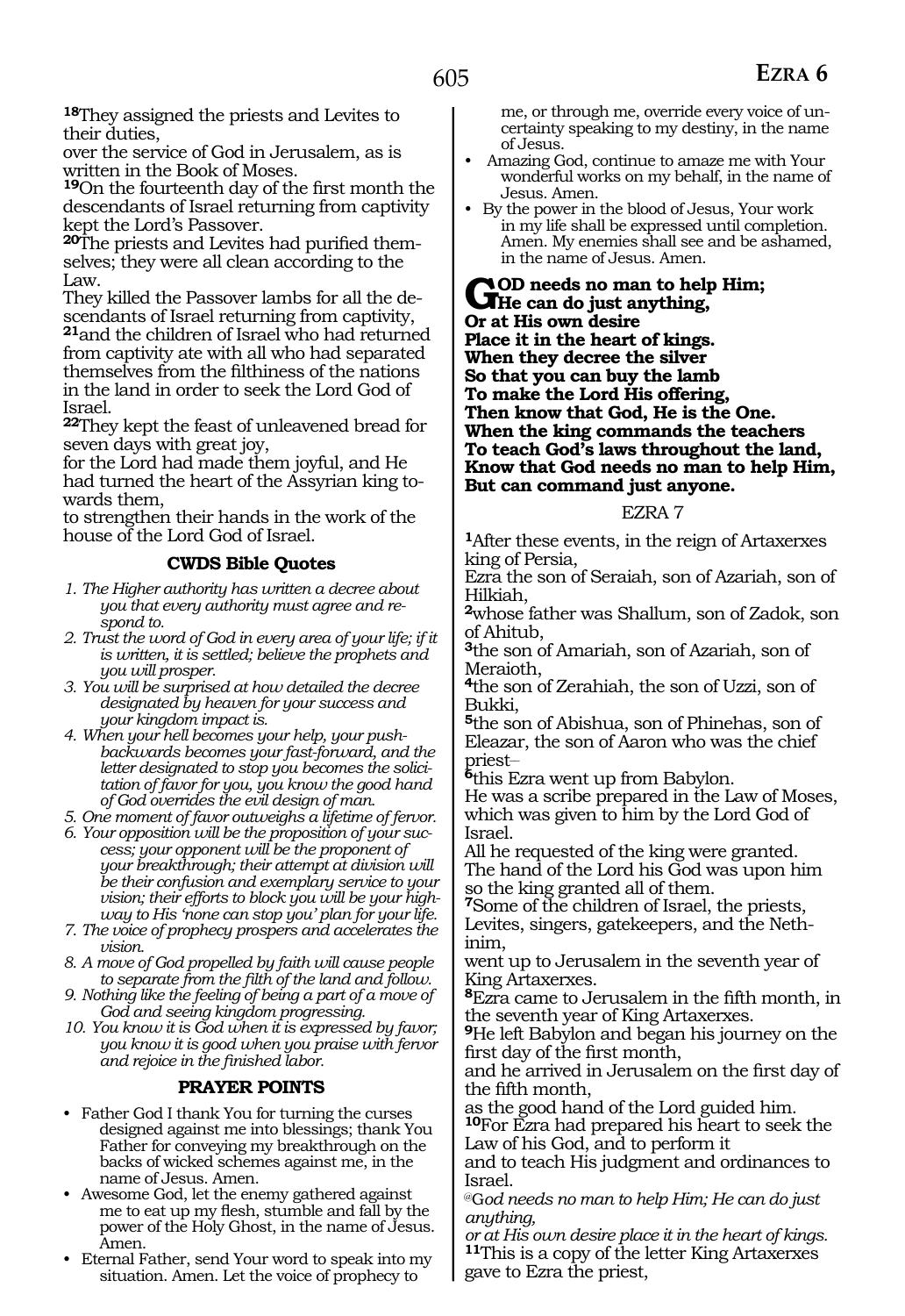# **EZRA 7**

606

a scribe who was proficient in the word of the commandments, and His statutes to Israel.

**<sup>12</sup>**"Artaxerxes, king of kings, to Ezra the priest,

a scribe of the Law of the God of heaven:

at such a time, perfect peace.

**<sup>13</sup>**"I decree that any person of Israel, and the priests and Levites in my realm,

who desire to go up to Jerusalem, may go with you to Jerusalem.

**<sup>14</sup>**"Now whereas you are being sent by the king and his seven counselors,

to inquire concerning Judah and Jerusalem, regarding the Law of your God which is in your hand;

**<sup>15</sup>**"and whereas you are to carry the gold and the silver which the king and his counselors have offered freely to the God of Israel who dwells at Jerusalem;

**<sup>16</sup>**"and whereas all the silver and gold you find in all the province of Babylon,

and all that the people freely give,

and all that the priests offer willingly,

are to be freely offered for the house of their God at Jerusalem;

**<sup>17</sup>**"be careful to use this money to buy bulls, rams, lambs and their grain and drink offerings,

and offer them on the altar of the house of your God at Jerusalem.

*Indeed God needs no man to help Him, for the earth to Him belongs.*

**<sup>18</sup>**"Now do whatever seems good to you and your brethren with the gold and silver that is left over,

do it in accordance with the will of your God. **<sup>19</sup>**"Also deliver all the vessels that are given to you for the service of the house of your God in full before your God in Jerusalem.

**<sup>20</sup>**"Now whatever else is needed for the house of your God, which you may need to provide, pay for it from the king's treasury.

**<sup>21</sup>**"And I, Artaxerxes the king, now decree to all my treasurers in the region beyond the River: whatever Ezra the priest, the scribe of the Law of the God of heaven requires of you,

let it be done diligently; do it with speed, **<sup>22</sup>**"up to one hundred talents of silver, one hundred measures of wheat;

one hundred baths of wine, one hundred baths of oil, and an unlimited supply of salt. **<sup>23</sup>**"Whatever the God of heaven commands, let it be done with diligence for the house of the God of heaven.

*God needs no man to help Him,* 

*but they will move when He commands.*  For why should there be wrath against the realm of the king and his sons?

**<sup>24</sup>**"Now concerning the priests, Levites, singers, gatekeepers, Nethinim, or workers in the house of the Lord,

it is not lawful to impose tax, tribute, or custom on any of them.

**<sup>25</sup>**"And Ezra, I charge you, according to the

wisdom given to you by your God,

set magistrates and judges in place to judge all the people throughout the land beyond the River,

all those who know the ways and laws of your God, and all those who do not know them.

**<sup>26</sup>**"Anyone who will not observe the law of your God and the king's law,

let him be judged speedily,

whether it be death, or banishment, or prison,

<sup>27</sup>*Blessed be the king for all this, though he only played his part.* 

Rather blessed be the Lord God of our fathers, who has put this in the king's heart,

to beautify the house of the Lord in Jerusalem,

**<sup>28</sup>**and for giving me mercy before the king and his counselors, and before all his mighty princes.

I was strengthened by the hand of the Lord upon me,

and I got men of Israel who were leaders, to go up with me.

# **CWDS Bible Quotes**

- *1. There is confidence in coming from a respected family, yet nothing beats the confidence and assurance of being named in the family of God. You have the blood of the King in you.*
- *2. The good hand of the Lord on you will procure the hand of goodness and favor in high places for you.*
- *3. Play to the tune of God and kings will play your tune; grant the Lord His desires and He will grant all yours. Seek the kingdom first and everything will be added to you.*
- *4. The confidence of kingdom advancement is to know you are not limited by your needs but by your confidence in asking for what you need.*
- *5. Prepare your heart to seek the word of God and to perform His dictates, to be a witness and to go, and you are assured of the good hand of the Lord on you.*
- *6. God will entrust great things to you if He finds you trustworthy; seek to engage His trust first.*
- *7. Strategy minimizes effort; play for impact where it matters most. Get the king on board and His subjects will be subjected to follow.*
- *8. God can command His own offering; He owns it all. Just command your own faithfulness and position yourself.*
- *9. Even the heathen king fears the wrath of his superior; God of heaven who is King of kings.*
- *10. If it is so easy for God to place so much in the heart of man, why is it so difficult for you to obey and trust Him completely in the face of uncertainty?*
- *11. It is wisdom for any government to facilitate and support kingdom activities and to ensure the word of God is expedited and taught in the nation.*

- O Lord my God, rest Your good hand upon me to promote and excel me in this life and in the pursuit of godliness and my destiny, in the name of Jesus. Amen.
- God of wonders, work Your wonders in my life.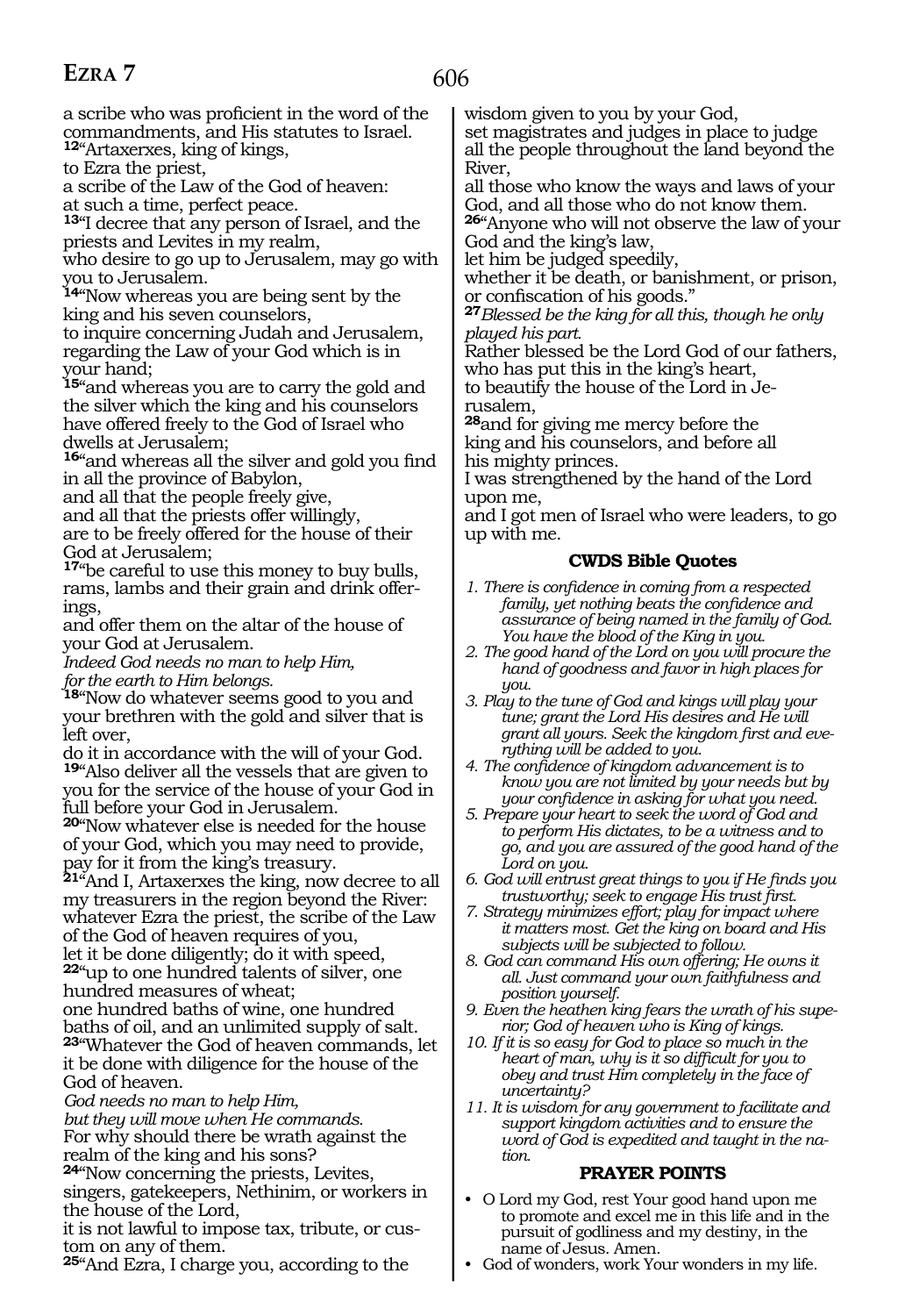Amen.

- King of kings; Lord of lords, let kings and governors and stewards of Your resources here on earth favor me as I align myself with Your will for my life, in the name of Jesus. Amen.
- Majestic God, professor of heaven and earth, I acknowledge who You are and I will ask great things of You. Amen.
- I refuse to live an ordinary life in the service of an extraordinary God; I refuse to live a normal life with the DNA of a supernatural God in me. Amen.
- Father God, give me divine strategies that will move my life forward, in the name of Jesus. I will boldly make petition of local authorities knowing You are the source of all things. Amen.

# We are going up, the way we once came,<br>
Up to the temple that is called by **God's name.**

**Up without protection; we were afraid to ask the king.**

**Up in the Lord's arms; we left it all up to Him.**

**Up, for we are delivered from all those who lay in ambush;**

#### **And when the aroma of our offering goes up, then know He brought us up...safe.**

#### EZRA 8

**<sup>1</sup>**These were the heads of their fathers' houses, and this is the genealogy of those who went up with Ezra from Babylon, in the reign of King Artaxerxes:

**<sup>2</sup>**of the sons of Phinehas, Gershom; of the sons of Ithamar, Daniel; of the sons of David, Hattush;

**3**of the sons of Shecaniah, of the sons of Parosh, Zechariah,

with him were registered one hundred and fifty males;

**<sup>4</sup>**of the sons of Pahath-Moab, Eliehoenai the son of Zerahiah and two hundred males with him;

**<sup>5</sup>**of the sons of Shechaniah, Ben-Jahaziel with three hundred males;

**<sup>6</sup>**of the sons of Adin, Ebed the son of Jonathan with fifty males;

**7**of the sons of Elam, Jeshaiah the son of Athaliah with seventy males;

**<sup>8</sup>**of the sons of Shephatiah, Zebadiah the son of Michael with eighty males;

**<sup>9</sup>**of the sons of Joab, Obadiah the son of Jehiel with two hundred and eighteen males;

**<sup>10</sup>**of the sons of Shelomith, Ben-Josiphiah with one hundred and sixty males;

**<sup>11</sup>**of the sons of Bebai, Zechariah his son with twenty-eight males;

**<sup>12</sup>**of the sons of Azgad, Johanan the son of Hakkatan with one hundred and ten males; **<sup>13</sup>**of the last sons of Adonikam: Eliphelet, Jeiel, and Shemaiah, with sixty males;

**<sup>14</sup>**of Bigvai, Uthai and Zabbud with seventy males.

**<sup>15</sup>**And I gathered them all to me by the river

that runs to Ahava,

and there we camped in tents for three days. And I looked among the people and the priests and found no Levite there.

**16**So I sent for Eliezer, Ariel, Shemaiah, Elnathan, Jarib, Elnathan, Nathan, Zechariah and Meshullam, who were leaders;

I also sent for Joiarib and Elnathan, who were men of understanding.

**<sup>17</sup>**Then I sent them to Iddo, the chief person at Casiphia with a command;

I told them to tell him and his brethren the Nethinim to bring us servants for the house of our God.

**<sup>18</sup>**And by the good hand of God upon us, they brought a man of insight, of the sons of Mahli, son of Levi, son of Israel;

Sherebiah with his sons and brothers, eighteen men;

**<sup>19</sup>**and Hashabiah, with whom was Jeshaiah of the sons of Merari, with his brothers and their sons, twenty men,

**<sup>20</sup>**and of the Nethinim, whom David and the leaders had appointed for the service of the Levites,

two hundred and twenty person came, with each of them designated by their name.

**21**Then, there by the river of Ahava, I proclaimed a fast,

to afflict our souls, to humble ourselves before God,

to seek of Him the right way for us and our little ones and for our possessions,

**<sup>22</sup>**for I was ashamed to ask the king for sol- diers and horsemen to escort us and to fight our enemy on the way,

for we had boasted to the king of our Lord, saying,

"The hand of the Lord our God for good is upon all who seek Him,

but His power and wrath is against all those who turn away from Him."

**23**So we sought the Lord in fasting, and entreated Him for this, and He favored us.

**<sup>24</sup>**Then I separated twelve of the chief priests\_\_ Sherebiah, Hashabiah and ten of their brethren also\_\_

**25**and I weighed out to them the gold, the silver, and the vessels, the offering for the house of our God,

which the king, his counsellors and his princes, and all Israel who were present had offered.

**26**I weighed six hundred and fifty talents of silver, with silver vessels of one hundred talents, and one hundred talents of gold,

**<sup>27</sup>**with twenty gold basins worth a thousand drachmas,

and two vessels of fine bronze that were as precious as gold.

**<sup>28</sup>**And I said to them, "You are holy to the Lord, and the vessels are holy also.

The silver and the gold are freewill offering to the Lord God of our fathers.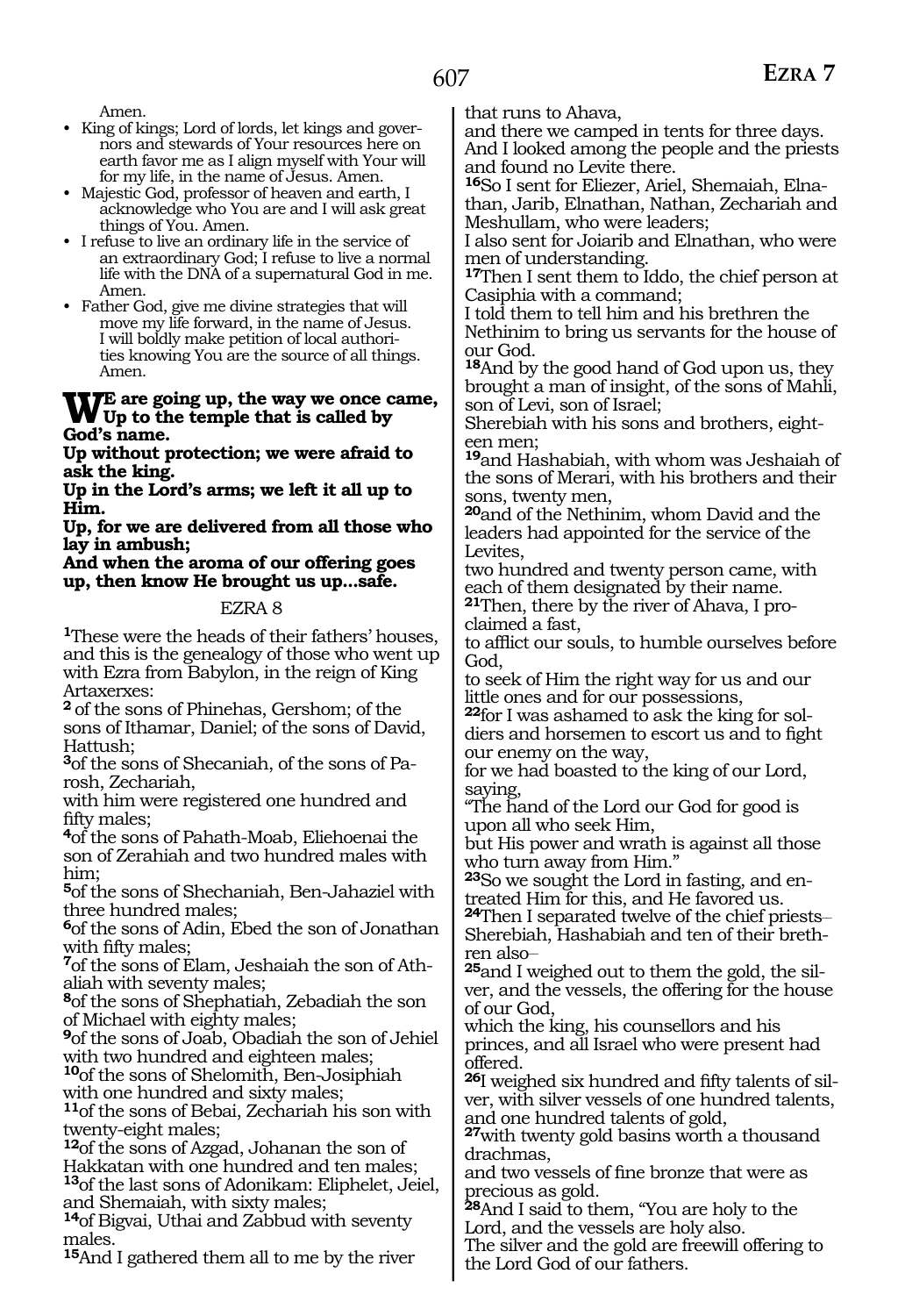**<sup>29</sup>**"Watch them and keep them until you weigh them in Jerusalem

before the priests and the Levites and the chief of the fathers' houses of Israel,

in the chambers of the house of the Lord." **<sup>30</sup>**So the priests and the Levites took the gold, the silver and the vessels by weight, to bring them to the house of our God at Jerusalem. **<sup>31</sup>**Then we departed from the river Ahava on the twelfth day of the first month to go to Jerusalem.

And the hand of our God was upon us, and He delivered us from the hand of all our enemies, and from ambush on the journey. **<sup>32</sup>**So we came to Jerusalem, and we stayed there for three days.

**<sup>33</sup>**On the fourth day we weighed the silver, the gold, and all the vessels in the house of our God,

by the hand of Meremoth the son of Uriah the priest, and Eleazar the son of Phinehas.

With them were the Levites, Jozabad the son of Jeshua and Noadiah the son of Binnui. **34**They took the number and weight of every-

thing, and all the weight was recorded at that time.

**<sup>35</sup>**And the children of those who had come out of captivity offered burnt offering to the God of Israel:

twelve bulls for all Israel, ninety-six rams, seventy-seven lambs, and twelve male goats for a sin offering.

This was a burnt offering to the Lord. **<sup>36</sup>**They delivered the king's orders to his lieu- tenants and governors in the region beyond the River.

So they gave support to the people and the house of God.

*@When the treasure is delivered and recorded and put away;*

*When the sweet aroma of the sacrifice fills the atmosphere;*

*When the authorities support the people and the Lord's house in its place;*

*Yes, when all this has happened, then know, we were delivered safe!*

# **CWDS Bible Quotes**

*1. Freedom is a matter of choice; restoration is an arduous process with challenges, opposition, self-sacrifice and discipline; will your name be recorded among those who chose freedom?*

*2. Babylon represents bondage of sin and every sinful pleasure; the King has ordered your release. Will you love Him more than Babylon?*

*3. Not because salvation is free means it will be accepted.*

*4. The nearest to the house of God may be the furthest from the kingdom of God. The Levites were absent from the roll call.*

*5. Commitment to a completed work is easy; commitment to an emerging vision is noble. It takes commitment to bring the design to designation; yet, the greater satisfaction is to be there from the beginning.*

*6. The God who got you out is faithful to get you in if* 

*you commit the journey to Him.*

- *7. Be willing to demonstrate the things you declare. Unbelievers will believe the demonstration of the kingdom above the proclamation.*
- *8. Ensure you initiate, that is, strategize, organize and put people in place, before you initialize. Identify your key positions and attract key personnel to fill them.*
- *9. Kingdom provides for and protects kingdom assignment. It is best to depend on the good hand of the Lord than on the strong hand of sinners.*
- *10. You have arrived at a place does not mean you have arrived at completion; prepare to work until your King shows up.*
- *11. Accountability and solid management is necessary for handling kingdom resources, both human and monetary.*

# **PRAYER POINTS**

- Lord Jesus, touch the hearts of sinners in this land; let them step away from the bondage of sin and enter the door of grace that You opened up through Your flesh. Amen.
- All powerful God, we are not only willing to proclaim our confidence in Your word, but we are willing to hang our resources, our integrity, and our safety on it. Amen.
- Power to organize for success, fall upon the body of Christ now, in the name of Jesus. Amen.
- Father receive our offering of resources and words of thanksgiving for every victory, every success, every progress, for every new day, and thank You for Your ever present help, in the name of Jesus.
- By the Holy Ghost and fire, I call forth accountability and effective management in the body of Christ, to steward end-time resources, both human and monetary, in the name of Jesus. Amen.

# **EVER** been so astonished and so amazed<br>
With an attention we use now to give

**With no strength in you, no, none to rise again?** 

**Do you tremble before God, and detest the sins that your nation does?** 

**Do you cry to God for them, and some- times in agony you groan?** 

**At the rebellion and the wickedness, do your knees get numb,** 

**and in astonishment and wonder, all you can do is to sit down?** 

# EZRA 9

**<sup>1</sup>**This is just how it happened when the princ- es came to me;

they said, the people of Israel with the Levites and the priests

have not kept themselves separate from the people, the inhabitants of the lands;

they do the abominations of the Canaanites, the Hittites, the Perizzites, the Jebusites, the Moabites, the Amorites, and the Egyptians. **<sup>2</sup>**They have taken their daughters and their sons in marriages,

and now the holy people are mixed with the peoples of those lands.

The leaders and the rulers are the main instigators of this trespass.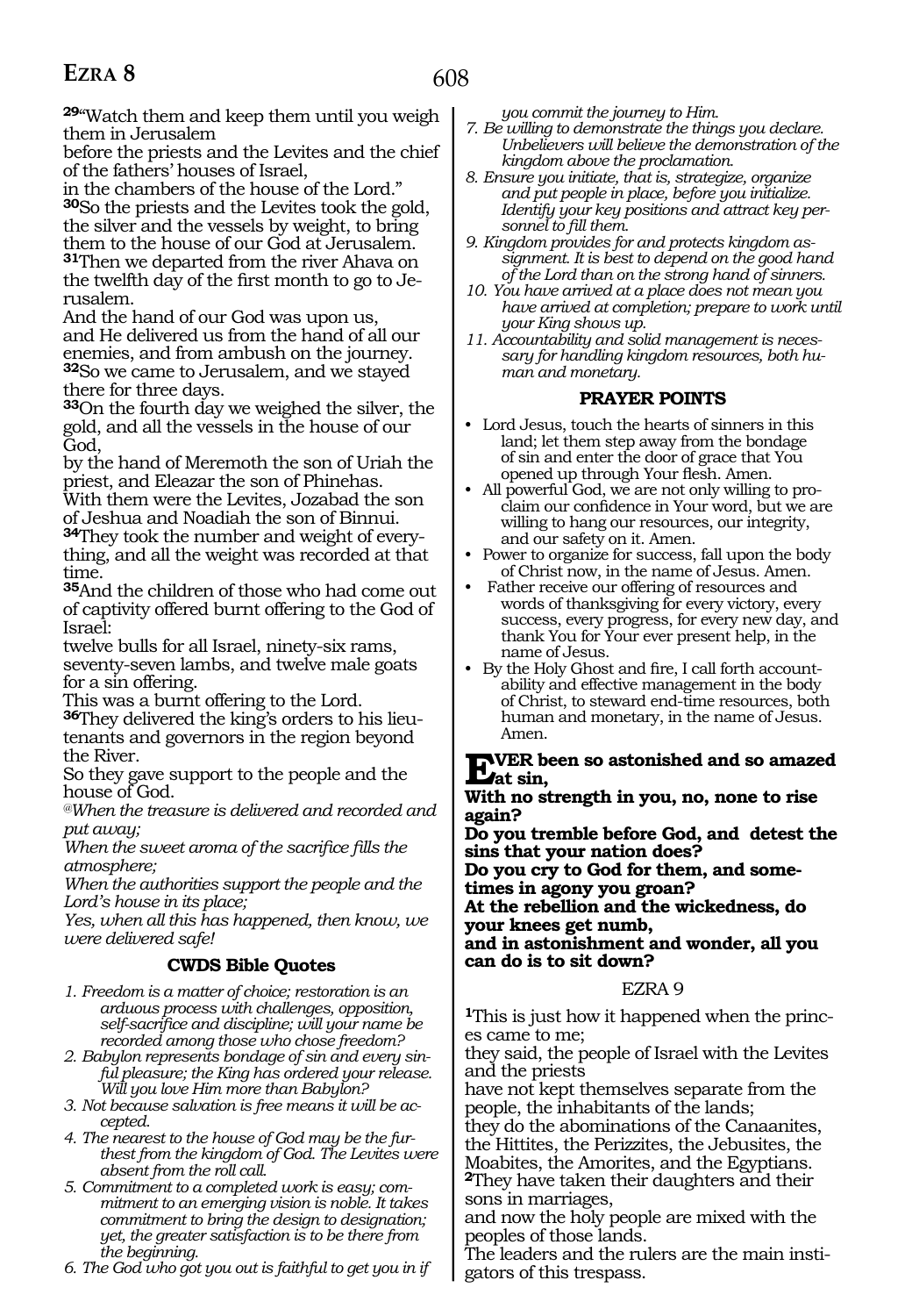**<sup>3</sup>**When I heard this I ripped my garment and the robe that I wore,

and I plucked out some of the hair from my head and my beard, and I sat down, too weak to stand anymore.

I was astonished, so astonished, there was no strength in me left*.*

@*Is your heart so tender you tremble daily at sin? This is what is needed for change to set in.*

**<sup>4</sup>**And everyone who trembled at the words of the God of Israel gathered to me because of the transgressions of those who returned from captivity,

and I sat down there astonished until the eve- ning sacrifice.

**<sup>5</sup>**At that time I rose up from my heaviness; having torn my garment and robe,

I fell down on my knees, and extended my hands to the Lord, my God.

**<sup>6</sup>**And I said, "O Lord my God, I am too ashamed and disgraced to lift my face up to You;

for our iniquities have increased above our heads and our guilt has risen to the heavens. **7**"Since the days of our fathers we have trespassed,

because of our iniquities we, our kings, and our priests have been delivered to the kings of other lands,

to the sword, to captivity, to plunder, and to confusion as it is today.

**<sup>8</sup>**"Now, O Lord God of heaven, for a little while you have shown us grace,

and left a remnant of us and caused us to escape,

to give us a peg in Your holy place,

that You may enlighten our eyes and give us some revival in bondage.

**<sup>9</sup>**"We were slaves, yet You did not forsake us in our bondage,

but you gave us mercy with the kings of Persia,

a reviving, to repair the house of our God, to rebuild the desolation, and to give to us a wall in Judah and Jerusalem.

**<sup>10</sup>**"After all this, what shall we say?

For we have forsaken Your commandments, **<sup>11</sup>**"which You commanded by Your servants the prophets, saying,

'The land you are entering to possess is an unclean land

filled with the uncleanness of the peoples of the land;

their abominations have filled it from end to end with impurity,

**<sup>12</sup>**'therefore now, do not give your daughters to their sons as wives, nor take their daughters for your sons;

and do not ever seek their peace or prosperity, so that you may be strong and eat the good of the land,

and that your children may forever inherit it.' **13**"After all that has come on us for our trespasses and our sins,

since You, Lord God, have punished us less than our iniquities deserve,

and You have given us this great deliverance, **14**"should we turn again and break Your commandments, to join in marriage with people committing these abominations?

Would not Your anger once more burn against us, so that no remnant would be left? **<sup>15</sup>**"Lord God of Israel, You are righteous, for we are left as a remnant today. We are here before You in our trespasses; however, because of this how can we stand

before You?" @*How can you stand? Just look around you! Sin should so amaze you that it moves you to intercede to fast and to weep daily before God.* 

#### **CWDS Bible Quotes**

- *1. The spirit of Babylon corrupts kingdom building; you cannot entangle with the world.*
- *2. To love God is to hate evil; be among those who tremble at the word of God and are astonished daily at the sin permeating the church.*
- *3. Where sin has infiltrated the work of God, you will find Church leaders at the centre of it.*
- *4. Your excessiveness will limit and corrupt your effectiveness.*
- *5. Failure to acknowledge and appreciate God daily will lead to the abuse of grace.*
- *6. Grace is free to you but it is costly to God.*
- *7. Understanding hearts tear up at the abuse of grace, and lie before God in shame and humiliation, afraid to look up at Him because of the sin overtaking the church.*
- *8. Sin in the world is the rejection of grace; sin in the church is the abuse of grace and the betrayal and re-crucifixation of Christ.*
- *9. Keep praying, keep interceding, keep confessing; believers, sinners and nations will keep sinning.*
- *10. Let your experiences with God teach you faithfulness to God. When will a people learn?*
- *11. Never deliver to God the sins He delivered you from; instead let sin devastate you daily.*
- *12. It is not good to be indifferent to sin although you are different; stand up and impact; let your light so shine; you can be a difference.*

- Father God, raise up intercessors who will not be able to hold their composure in the midst of this sinful generation, in the name of Jesus.
- O God, my Father, my tears overflow daily because of this sinful nation and sin in the church.
- Jesus, let a tender heart for the things of God, fall upon every believer who loves You. Let the words, 'To love God is to hate evil' echo in their ears and settle in their spirits. Amen.
- Jesus my Savior, I refuse to abuse Your grace towards me; I refuse to nail You to the cross a second time by my rejection of Your sacrifice. I refuse to live in iniquity. Amen.
- By the Spirit of the living God in me, I refuse to be nonchalant and indifferent to sin. Sin will move me to action as it moved You Father to action; sin will drive me to my knees as it drove You, Jesus to the cross; sin will move me to painful tears as it caused You to suffer excruciating pain. Amen.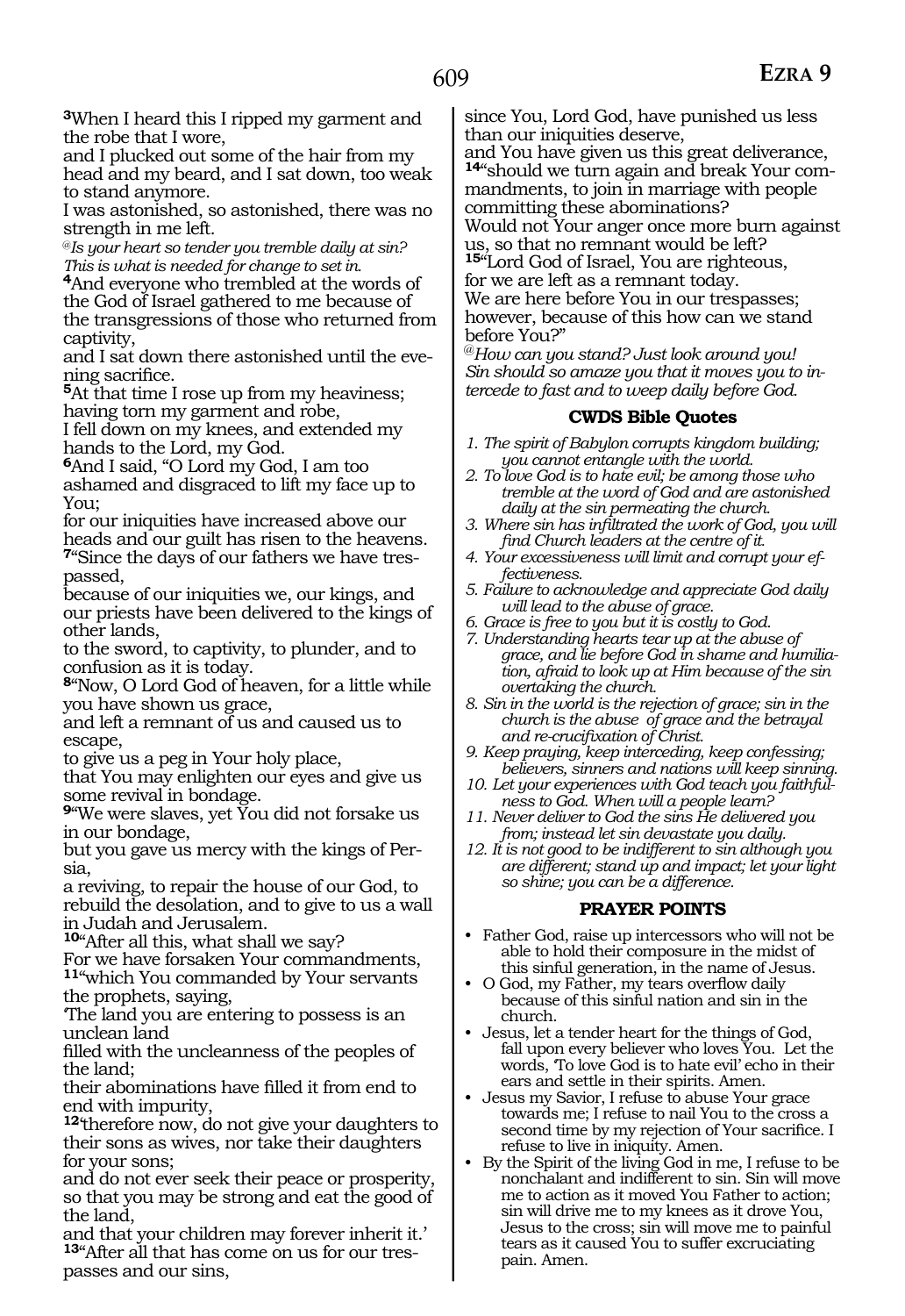**TIME** for confession and to weep before **the Lord;**

**Time to repent now that you hear His word.**

**Time to put aside evil and to make right every wrong.**

**You could sense it and check the weather; a new day in time had come.**

EZRA 10

**<sup>1</sup>**While Ezra was praying and confessing, weeping and casting himself down before the house of God in soul-stirring bitterness, a very large congregation of men, women and children gathered to him out of Israel, for the people wept bitterly in grief and remorse.

**<sup>2</sup>**And Shecaniah, son of Jehiel, a son of Elam, said to Ezra,

"We have trespassed against God by taking wives from the pagan nations of the land, but there is hope for Israel still.

**<sup>3</sup>**"Let us make a covenant with our God to put all these wives away and all the children they have borne,

according to my lord's counsel, and those who tremble at God's commandments.

Let this be done according to the law.

**4**"Rise up, for this matter is your responsibility; we will be with you, so arise.

Be of good courage and do it; arise, it is action time.

**<sup>5</sup>**Then Ezra rose up and made the chief priests, the Levites, and all Israel

swear an oath that they would do according to this word spoken to them.

**<sup>6</sup>**Ezra then rose up from before the house of God

and went into the chamber of Jehohanan, the son of Eliashib;

he ate no bread and drank no water for he mourned because of the trespass of the people who returned from captivity.

**<sup>7</sup>**And they made a proclamation throughout Judah and Jerusalem,

and to all the descendants of the captivity, that they should gather at Jerusalem.

**<sup>8</sup>**Whoever did not come in three days, by the counsel of the leaders and elders, would lose all their wealth,

and he would be separated from the congrega- tion of Israel.

**9**And so within three days all the men of Judah and Jerusalem gathered at Jerusalem. On the twentieth day of the ninth month, the street was filled with them.

They sat in the open square of the Lord's house, trembling because of this matter and

because of the heavy rain.<br>For the great rain mirrored the mood of them all. **10**Then Ezra the priest stood up and said to them,

"You have transgressed and taken foreign wives to increase the trespass of Israel.

**<sup>11</sup>**Now therefore, confess to the Lord God of your fathers, and do His will;

it is time to do His pleasure and to separate yourself from all your wrongs.

Separate from the people of the land, and from all your pagan wives."

**12**And with a loud voice all the people answered, "We must do so just as you instruct us.

**<sup>13</sup>**"But our people are many, and the rain is very heavy in this season,

and we cannot stand outside, and this work will exceed two days,

for many of us have transgressed in this matter.

**14**"Now then, let all the leaders of the congregation stand,

and let all those in our cities with pagan wives come at their times appointed,

with the elders of every cities, and their judges, until the fierce wrath of our God is turned away.

**<sup>15</sup>**Jonathan the son of Asahel and Jahaziah son of Tikvah, were the only ones to oppose this,

and Meshullam and Shabbethai the Levite supported them.

**<sup>16</sup>**And the children of captivity did so. And Ezra the priest with some of the leaders of the fathers' households were designated by names,

and they sat down on the first day of the tenth month to examine the matter.

**<sup>17</sup>**By the first day of the first month they finished questioning all the people who had taken pagan wives.

**<sup>18</sup>**These were the names of those with pagan wives among the sons of the priests: of the sons of Jeshua the son of Jozadak and

his brethren: Maaseiah, Eliezer, Jarib and Gedaliah,

**<sup>19</sup>**they made commitments to put their wives away, and they offered a ram for their trespass offering.

**<sup>20</sup>**Of the sons of Immer: Hanani and Zebadiah; **<sup>21</sup>**of the sons of Harim: Maaseiah, Elijah, She- maiah, Jehiel and Uzziah;

**<sup>22</sup>**of the sons of Pashur: Elioenai, Maaseiah, Ishmael, Nethanel, Jozabad and Elasah. **<sup>23</sup>**Of the Levites: Jozabad, Shimei, Kelaiah (also called Kelita), Pethahiah, Judah and Eliezer.

**24** Eliashib of the singers; and of the gatekeepers: Shallum, Telem and Uri.

**<sup>25</sup>**Of the rest of the people of Israel: of the sons of Parosh: Ramaiah, Jeziah, Malchiah, Mijamin, Eleazar, Malchijah, and Benaiah.

**<sup>26</sup>**Of the sons of Elam: Mattaniah, Zechariah, Jehiel, Abdi, Jeremoth, and Eliah.

**<sup>27</sup>**Of the sons of Zattu: Elioenai, Eliashub,

Mattaniah, Jeremoth, Zabad, and Aziza.

**<sup>28</sup>**Of the sons of Bebai: Jehohanan, Hananiah, Zabbai and Athlai.

**<sup>29</sup>**Of the sons of Bani: Meshullam, Malluch,